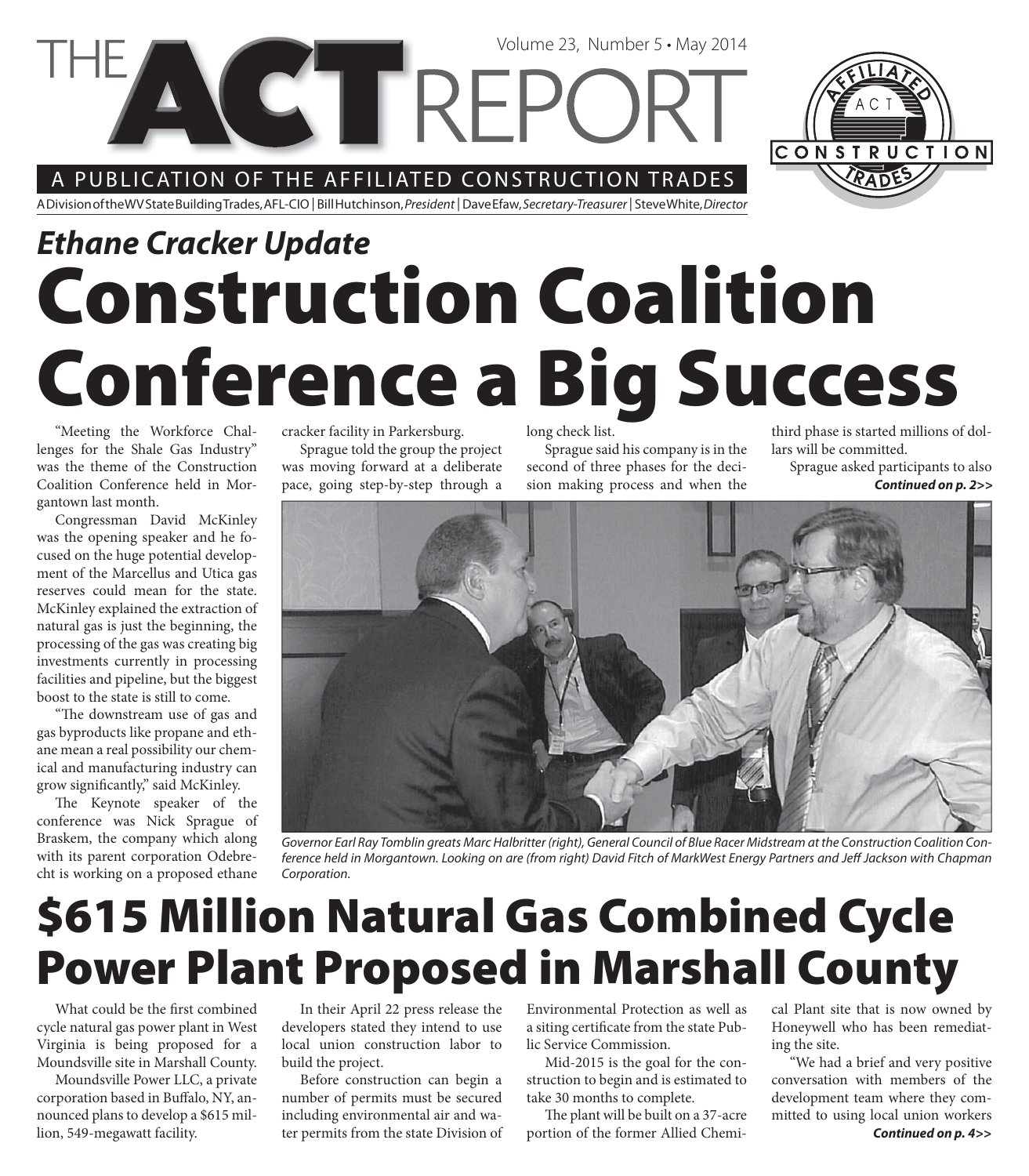# **Annual Apprenticeship Conference Held**

More than 150 people attended the annual apprenticeship conference that was held in Morgantown on April 21 – 22.

The theme of the conference was "Meeting the Workforce Challenges of the Shale Gas Industry."

After an update on federal apprenticeship issues by Ken Milnes of the U.S. Department of Labor a number of panel discussions covered new efforts in apprenticeship and craft training.

A panel on community colleges in Ohio and West Virginia and their efforts to partner with apprenticeship programs was led by Gary Zadai of Roofer Local 188 in Wheeling. The goal is to find ways construction workers can turn apprenticeship or other prior learning into two and four year college degrees. A new program aimed at a project scheduling certificate was also discussed.

Expanding opportunities for women in construction through pre-

### *Coalition Conference*

#### *Continued from Page 1*

focus on a bigger picture where a cluster of manufacturing and related activity will take place around an ethane cracker. "This is much more than a one-off project; we are talking about a sustainable industry cluster to include other manufacturing, chemical processing and service industries," said Sprague.

While Sprague and Braskem have not revealed a cost of the project industry estimates in the \$5 billion range are common.

Governor Earl Ray Tomblin addressed the group and pledged his support to making sure the benefits of the shale gas are fully developed in the state. "We are excited about the investment in our state and want to see all of the gas and by-products be processed here rather than be sent outside our region," said Tomblin. "We want those jobs and investments here in West Virginia."

A panel from the major corporations who are processing the natural gas to separate the valuable liquids was on hand to talk about what is called mid-stream development.

The three biggest processors of natural gas, MarkWest, Caiman Energy/BlueRacer, and Williams each had representatives on hand to talk about their combined billions of dollars in investments.

Two types of plants are being built; the first chills the gas to remove the liquids such as propane and pentane in bulk form. The liquids are then heated at a facility called a fractionator to separate the various chemical compounds.

While exact plans for new construction were not released it was clear the mid-stream projects would continue to be built for a number of years and at the same time as the ethane cracker if it is built.

Senator Brooks McCabe (D-Kanawha) gave an update of the legislative session and a perspective on future potential from shale gas opportunities.

Representatives from owners the trades and contractors have long worked for were also in attendance.

A panel discussion included American Electric Power, DuPont Washington Works, First Energy, Pioneer Group and IVS Group talked about the future of electric generation, chemicals and manufacturing in the region.

"The amount of construction work being discussed is tremendous, even if only a portion is built," said Bill Hutchinson, President of the WV State Building Trades and Business Manager for the Parkersburg-Marietta Council.

The purpose of the Construction Coalition event is for owners, contractors and labor to focus on a common goal of cost effective construction. Approximately 180 attended the two day event that began with a focus on apprenticeship programs.

West Virginia University's Institute for Labor Studies helped put the conference together. ■

apprenticeship programs was also discussed. The pre-apprenticeship phase is aimed at preparing women to be quality applicants to apprenticeship programs through career awareness and basic experience on the job and in training.

A new initiative by the West Virginia Department of Education called Simulated Workplaces was presented by Dr. Kathy D'Antoni, Associate Superintendent of Schools in West Virginia's Department of Education. D'Antoni oversees all vocational education in the state and the program tried to replicate 'real-world' job expectations in the classroom. Volunteers from the private sector are invited to review each classroom and point out what would be considered

appropriate on the job.

Reverend Matthew Watts, CEO of HOPE Community Development Corporation gave a presentation about the changing workforce in the state. Watts pointed out as the state's population gets older, traditional opportunities through the military get fewer, and increasing youth criminal activity dramatically change the future prospects of West Virginia's workforce.

A presentation from the organization Helmet's-to-Hardhats reminded people of the need to assist veteran's transition from the military to the workplace.

"I think this was the best conference we have had for many years," *Continued on p. 3>>*

#### **Workers Memorial Day Event Held April 28**



WV AFL-CIO Secretary-Treasurer Josh Sword reads the names of 22 workers who died as a result of a workplace accident in West Virginia during 2013.

April 28 marked the 26th annual observance of Workers Memorial Day by the West Virginia AFL-CIO.

The 2014 Workers Memorial Day observance was held at the Benwood City Park south of Wheeling along the Ohio River.

The purpose of the event was two-fold. First the event was an observance to remember and honor workers who died as a result of a workplace accident in West Virginia during 2013. Names of each individual were read aloud while a bell was tolled for each name.

Second, Workers Memorial Day is used to help focus greater attention on workplace conditions and further efforts to enact safety and health legislation.

Four decades ago, Congress passed the Occupational Safety and Health Act, promising every worker the right to a safe job.

Unions and allies have fought hard to make that promise a reality – winning protections that have made jobs safer, saved hundreds of thousands of lives and prevented millions of workplace injuries and illnesses.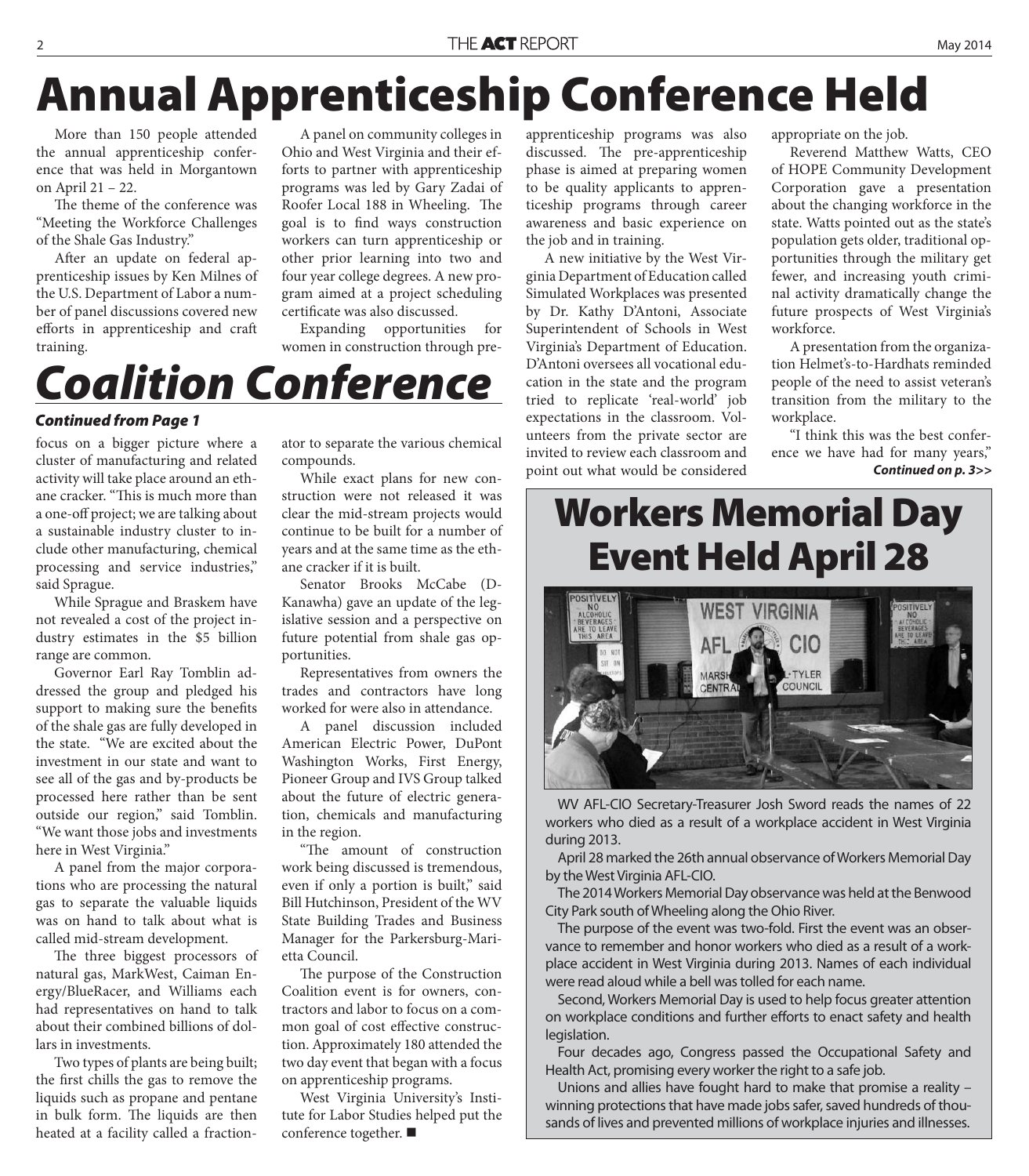## **Building Trades Election Results** *Four Advance, One Close*

Of the five building trades candidate seeking a spot in the House of Delegates all but one have survived their primary race to go on to the general election in November.

Hoping to move from Lincoln County Board of Education to the House of Delegates Gary McCallister is within three votes of a spot on the November ballot.

But the election is too close to call because not all the ballots have been counted. The 22nd District includes Lincoln and parts of Putnam, Boone and Logan Counties so each county will have a canvas, a review of challenged and absentee ballots, in the coming week. McCallister is a member of Carpenters Local 1207.

Dan Poling (D-Wood) won his primary bid for re-election in Wood County.

But the hardest part of his campaign is still to come in the 10th District of the Parkesburg area. Poling is a member of Painters District Council 53.

Dave Walker (D-Clay) had no opposition in the 33rd District primary but faces a challenger in November.

Walker is a member of the Oper-

ating Engineers Local 132.

Similarly Phil Diserio (D-Brooke), member of IBEW Local 246, will go up against a challenger in November for his re-election effort in the 3rd House District.

Denzil 'Buddy' Malone will once again take on a long-time incumbent for a spot in the 8th District of Wood County. Malone is a member of Millwrights Local 1755.

"All of these candidates work long and hard for a chance to represent their districts," said Dave Efaw, Secretary-Treasurer of the West Virginia State Building Trades Council. "We know they will also be able to represent the hard working men and women from the construction industry because of their experience at their respective trade, and that is a big deal for us all at the legislature."

Also a bond issue in Wayne County to raise \$18 million that would be matched with another \$18 from the State School Building authority passed.

With \$6 million in other county and federal funding that means \$42 million in much needed school building projects will go forward.



Mike Lively, (left) a glazier from Painters District Council 53 and Dan Poling (D-Wood) put up yard signs as part of Poling's re-election effort. Poling is also a member of Painters DC 53 and in the WV House of Delegates.

### **Primary Results**

**U.S. Senate**  Natalie Tennant **U.S. Congress 1st** David McKinley **2nd** Nick Casey **3rd** Nick Joe Rahall **State Senate 1st** Rocky Fitzsimmons <del>V</del> **2nd** Larry John Edgell√ **3rd** Robert "Robin" Wilson Jr. **5th** Mike Woelfel√ 7th Ron Stollings**√ 8th** Erik P. Wells√ **9th** Mike Green 10th Ronald R. "Ron" Miller√ **11th** Gregory A. Tucker <del>✓</del> **12th** Mike Romano **13th** Bob Beach **14th** Stan Shaver√ 15th Donald H. Cookman <del>V</del> **16th** John Unger 17th Doug Skaff Jr. **House of Delegates**  1st Randy Swartzmiller  $\checkmark$ , Ronnie D. Jones 2nd Phil Diserio $\sqrt{}$ **3rd** Erikka Storch√ **4th** Mike Ferro **5th** Dave Pethtel√ 8th Denzil "Buddy" Malone√ 9th Iim Marion **10th** Dan Poling 12th Michael "Mike" Bright 13th Joshua Martin $\sqrt{}$ , Josh McGrath **14th** Johnny Roach 16th Jim Morgan $\checkmark$ , Sean Hornbuckle√ 17th Doug Reynolds $\checkmark$ , Dale Stephens√ 18th <del>Joe Hutchinson</del> **19th** Don Perdue√, Ken Hicks√ **20th** Justin J. Marcum <del>✓</del> **21st** Harry Keith White

**22nd** Jeff Eldridge $\checkmark$ ,

Gary McCallister\*<br>(\* Race too close to call)



said Carl Reynolds, Administrator for the Laborers Training Trust.

The conference was actually two conferences in one- the Construction Coalition Conference aimed at bringing labor, contractors and ma-

23rd Barry L. Brown√ 24th Teddy "Ted" Tomblin, David Graham 25th Linda Goode Phillips√ **26th** Clif Moore **29th** Ricky Moye√ **30th** Mick Bates **31st** Clyde D. McKnight Jr. **32nd** Dave Perry√, Margaret Anne Staggers√, John Pino **33rd** David A. Walker **34th** Brent Boggs 35th Barbara "Bobbie" Hatfield v, Andrew D. Byrd $\checkmark$ , John D. Caudill IV, Sherri Wong **36th** Nancy Guthrie√, Mark Hunt, Danny Wells√ 37th Brad Heflin **41st** Adam R. Young **42nd** Ray Canterbury ✓, Coy Flowers√ **43rd** Denise L. Campbell **44th** Dana L. Lynch **45th** Bill Hamilton **46th** Peggy Donaldson Smith√ **47th** "Tammy" Stemple\* **48th** Ron Fragale, Richard J. Iaquinta $\checkmark$ , Tim Miley $\checkmark$ **49th** Mike Manypenny√ **50th** Mike Caputo√, Linda Longstreth $\sqrt{ }$ , Tim Manchin $\sqrt{ }$ **51st** Barbara E. Fleischauer√, Charlene Marshall  $\checkmark$ , Anthony "Tony" Barill $\checkmark$ , Nancy Jamison $\checkmark$ , Michael David Safcsak **52nd** Larry Williams <del>V</del> **55th** Isaac Sponaugle√ **57th** Ruth Rowan√ **59th** Layne Diehl **61st** Jason Barrett **62nd** Kristin Loken 65th Tiffany Lawrence **66th** Daniel P. Lutz Jr. **67th** Stephen Skinner

(Steve Wedge – Jackson BOE  $\sqrt{}$ ) ■

jor construction users together was held at the same time.

Sam White of WVU's Institute for Labor Studies and Research was the conference moderator and organizer.